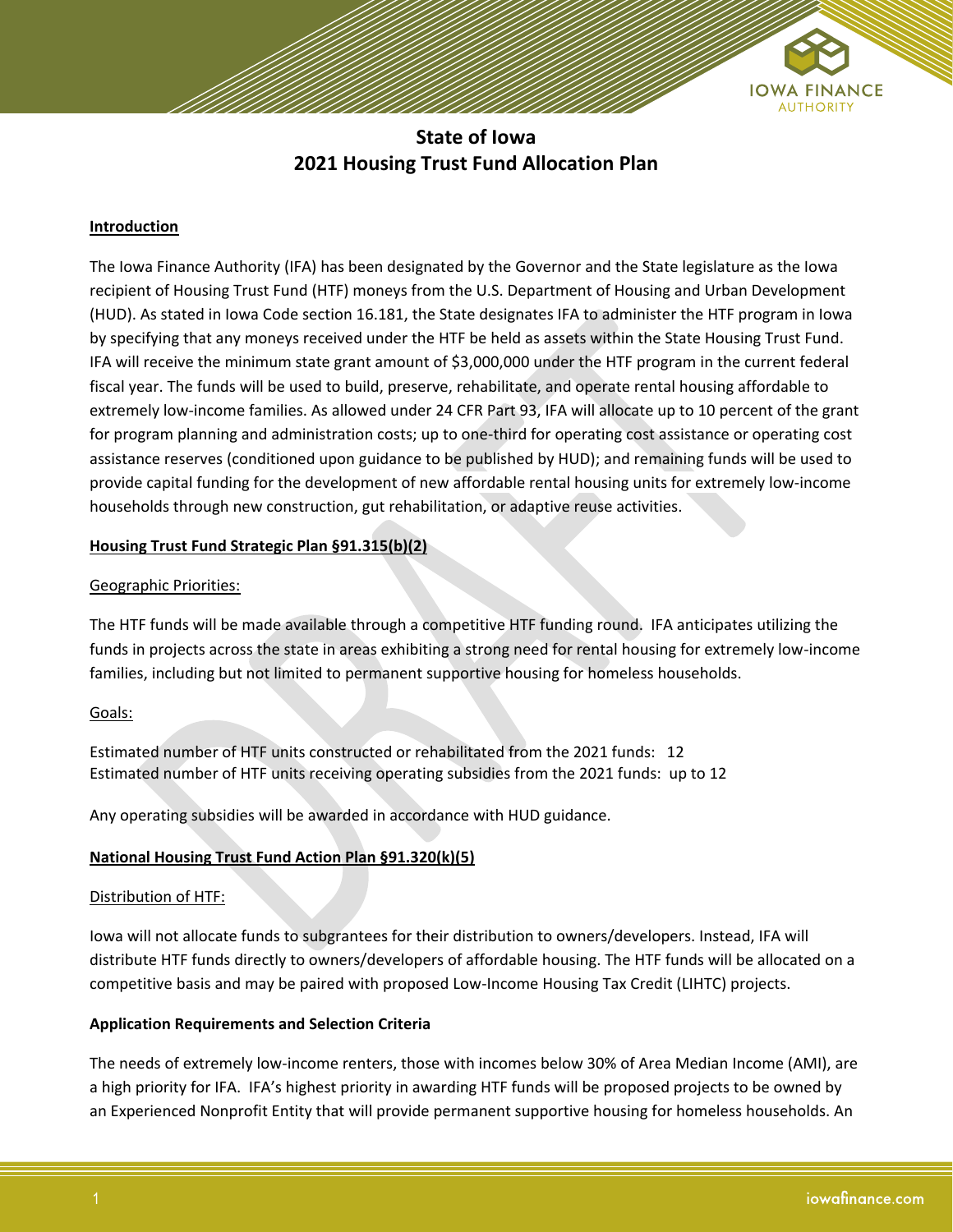

"Experienced Nonprofit Entity" is defined as a  $501(c)(3)$  nonprofit organization with experience providing housing or supportive services to extremely low-income households in the proposed project's market area. Applications will be evaluated in accordance with need and scoring criteria that emphasizes other State priorities as outlined in the Annual Action Plan.

Applications will be awarded points in 12 scoring categories as follows:

1. Targeted Populations 0 or 30 points

Points will be awarded for projects targeting Families Experiencing Homelessness.

"Families Experiencing Homelessness" is defined for HTF scoring purposes as an individual or family who meets the definition of Homeless from the U.S. Department of Housing and Urban Development at 24 CFR Part 91.5.

["Homeless" Definition-Cornell Law](https://www.law.cornell.edu/cfr/text/24/91.5)

#### Homeless.

(1) An individual or family who lacks a fixed, regular, and adequate nighttime residence, meaning:

(i) An individual or family with a primary nighttime residence that is a public or private place not designed for or ordinarily used as a regular sleeping accommodation for human beings, including a car, park, abandoned building, bus or train station, airport, or camping ground;

(ii) An individual or family living in a supervised publicly or privately operated shelter designated to provide temporary living arrangements (including congregate shelters, transitional housing, and hotels and motels paid for by charitable organizations or by federal, state, or local government programs for low-income individuals); or

(iii) An individual who is exiting an institution where he or she resided for 90 days or less and who resided in an emergency shelter or place not meant for human habitation immediately before entering that institution;

(2) An individual or family who will imminently lose their primary nighttime residence, provided that:

(i) The primary nighttime residence will be lost within 14 days of the date of application for homeless assistance;

(ii) No subsequent residence has been identified; and

(iii) The individual or family lacks the resources or support networks, e.g., family, friends, faith-based or other social networks needed to obtain other

permanent housing;

(3) Unaccompanied youth under 25 years of age, or families with children and youth, who do not otherwise qualify as homeless under this definition, but who: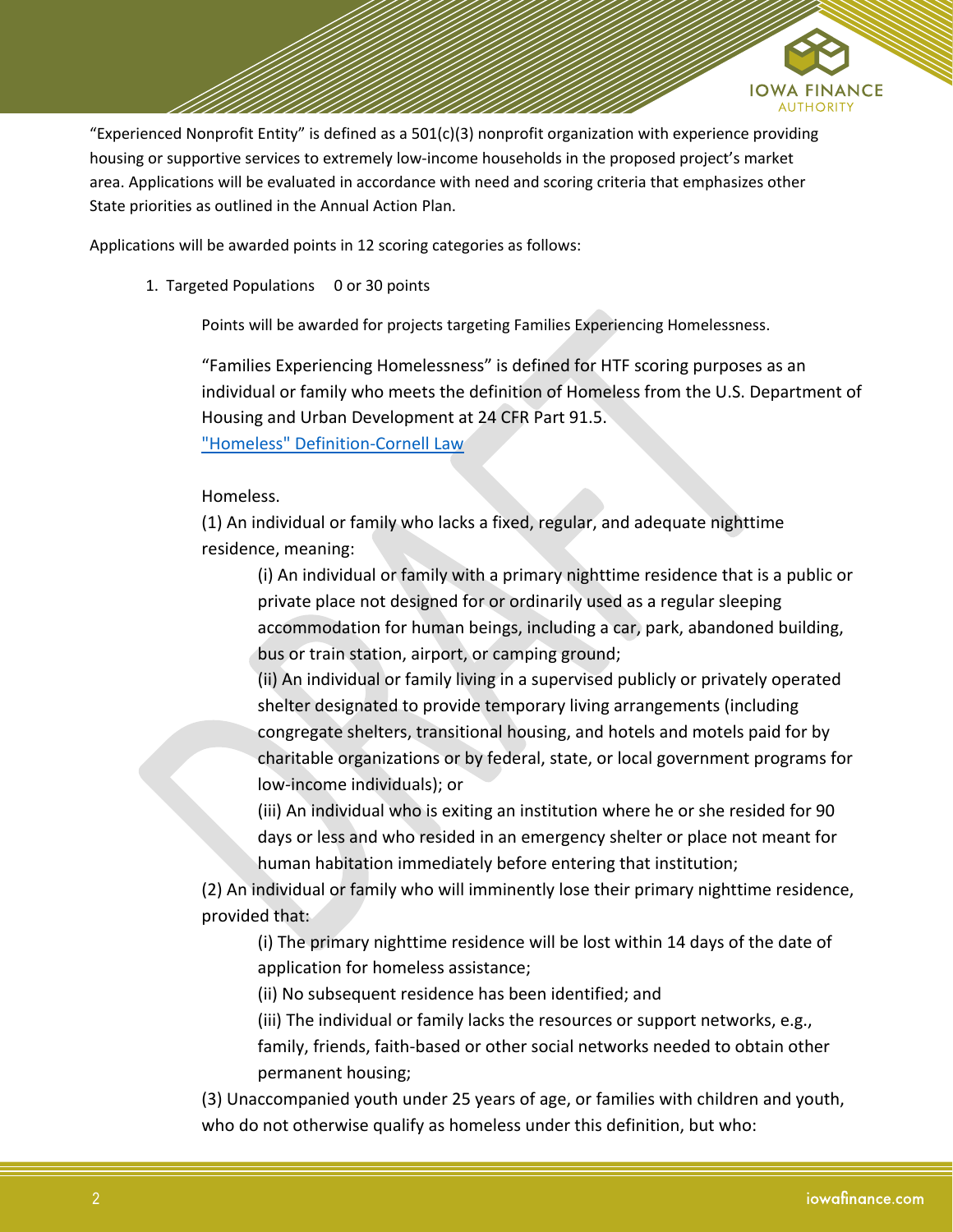

(i) Are defined as homeless under section 387 of the Runaway and Homeless Youth Act (42 U.S.C. 5732a), section 637 of the Head Start Act (42 U.S.C. 9832), section 41403 of the Violence Against Women Act of 1994 (42 U.S.C. 14043e-2), section 330(h) of the Public Health Service Act (42 U.S.C. 254b(h)), section 3 of the Food and Nutrition Act of 2008 (7 U.S.C. 2012), section 17(b) of the Child Nutrition Act of 1966 (42 U.S.C. 1786(b)), or section 725 of the McKinney-Vento Homeless Assistance Act (42 U.S.C. 11434a);

(ii) Have not had a lease, ownership interest, or occupancy agreement in permanent housing at any time during the 60 days immediately preceding the date of application for homeless assistance;

(iii) Have experienced persistent instability as measured by two moves or more during the 60-day period immediately preceding the date of applying for homeless assistance; and (iv) Can be expected to continue in such status for an extended period of time because of chronic disabilities, chronic physical health or mental health conditions, substance addiction, histories of domestic violence or childhood abuse (including neglect), the presence of a child or youth with a disability, or two or more barriers to employment, which include the lack of a high school degree or General Education Development (GED), illiteracy, low English proficiency, a history of incarceration or detention for criminal activity, and a history of unstable employment; or

# (4) Any individual or family who:

(i) Is fleeing, or is attempting to flee, domestic violence, dating violence, sexual assault, stalking, or other dangerous or life-threatening conditions that relate to violence against the individual or a family member, including a child, that has either taken place within the individual's or family's primary nighttime residence or has made the individual or family afraid to return to their primary nighttime residence;

(ii) Has no other residence; and

(iii) Lacks the resources or support networks, e.g., family, friends, faith-based or other social networks, to obtain other permanent housing.

## 2. Great Places 0 or 2 points

IFA shall consult with the Department of Cultural Affairs to determine if a Project is within a jurisdiction that has been designated by the Iowa Great Places Board for participation in the program, pursuant to Section 303.3C, subsection 4 of the Iowa Code.

3. Home Base Iowa Community 0 or 2 points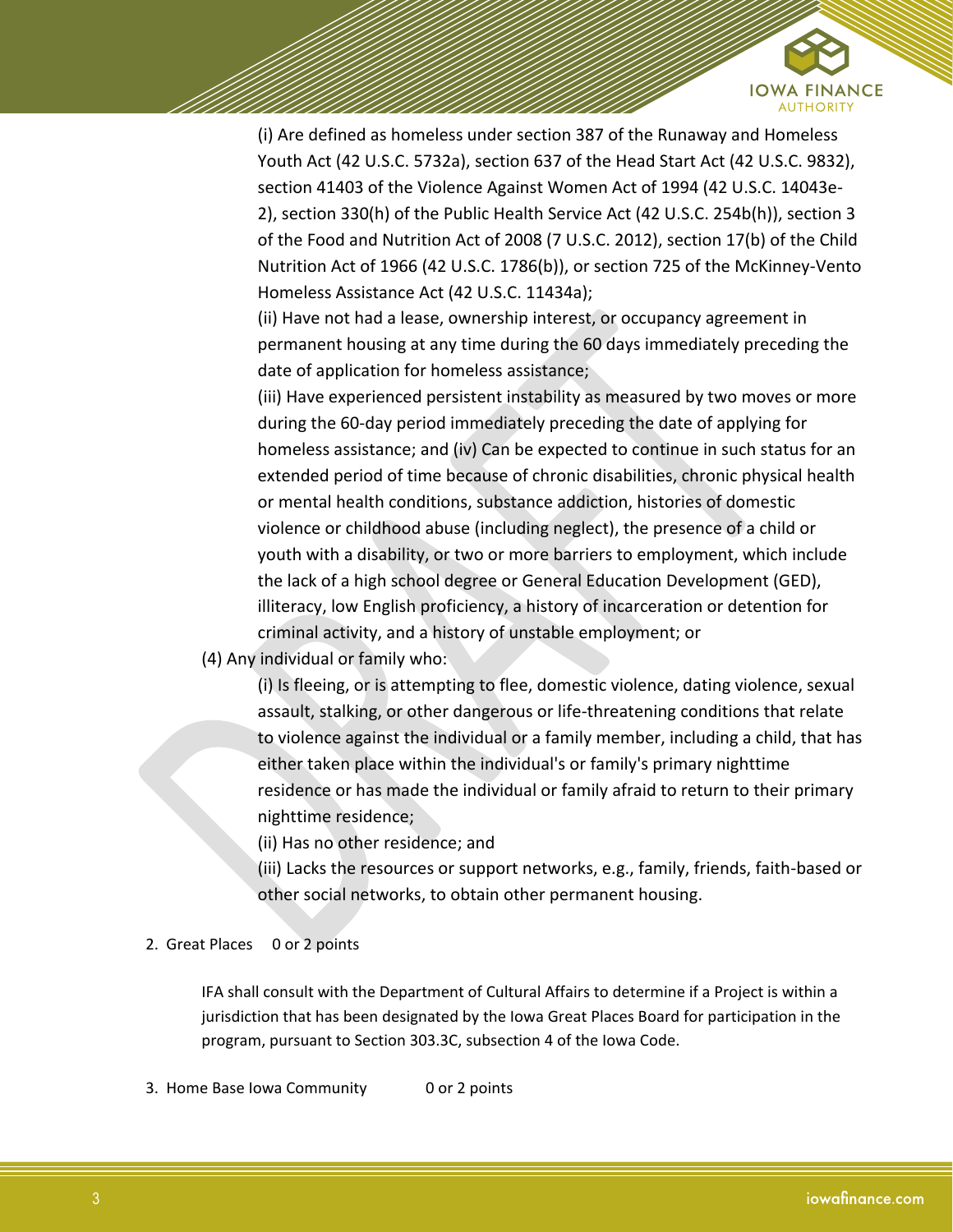

Points will be awarded if the application shows the project is located entirely in a Home Base Iowa Community as shown at [https://www.homebaseiowa.gov/resources/communities/.](https://www.homebaseiowa.gov/resources/communities/)

4. Fully Accessible Units 0 to 10 points

The required percentage of the HTF-assisted units must be fully accessible (not adaptable) as shown in the plans submitted with the application. "Fully accessible unit" means a unit designed and constructed for full accessibility in accordance with Section 1002 of the International Code Council (ICC) A117.1.

10 points – 50% or more of the HTF-assisted units will be fully accessible

5 points – At least 25% but less than 50% of the HTF-assisted units will be fully accessible

2 points – At least 10% but less than 25% of the HTF-assisted units will be fully accessible

The Owner shall lease Accessible Units designed for persons with disabilities to tenants requiring the accessibility features of the unit. The Applicant shall agree to require a lease addendum to be executed by a tenant(s) occupying that Accessible Unit who does not require such Accessible features. In the lease addendum, the tenant shall agree to move to a comparable non-accessible Unit upon the request of the Owner with moving expenses to be paid by the Owner. The lease addendum shall be submitted as part of the HTF Grantee's Administrative Plan. The Project shall maintain use of the lease addendum throughout the Affordability Period.

5. Utilization of Project-Based Rental Assistance 0 to 15 points

Projects that have Federal Project-Based Rental Assistance, HUD-VASH Voucher Assistance or Local Project-Based PHA (Public Housing Authority) Voucher Assistance.

> **Federal Project-Based Rental Assistance, Local Project-Based PHA Voucher Assistance & HUD-VASH Voucher Assistance:**

| At least seventy-five percent (75%) of the total  | 15 points |
|---------------------------------------------------|-----------|
| Project Units are covered by a                    |           |
| project-based rental assistance contract.         |           |
|                                                   |           |
| At least fifty percent (50%) of the total Project | 10 points |
| Units are covered by a project-based              |           |
| rental assistance contract.                       |           |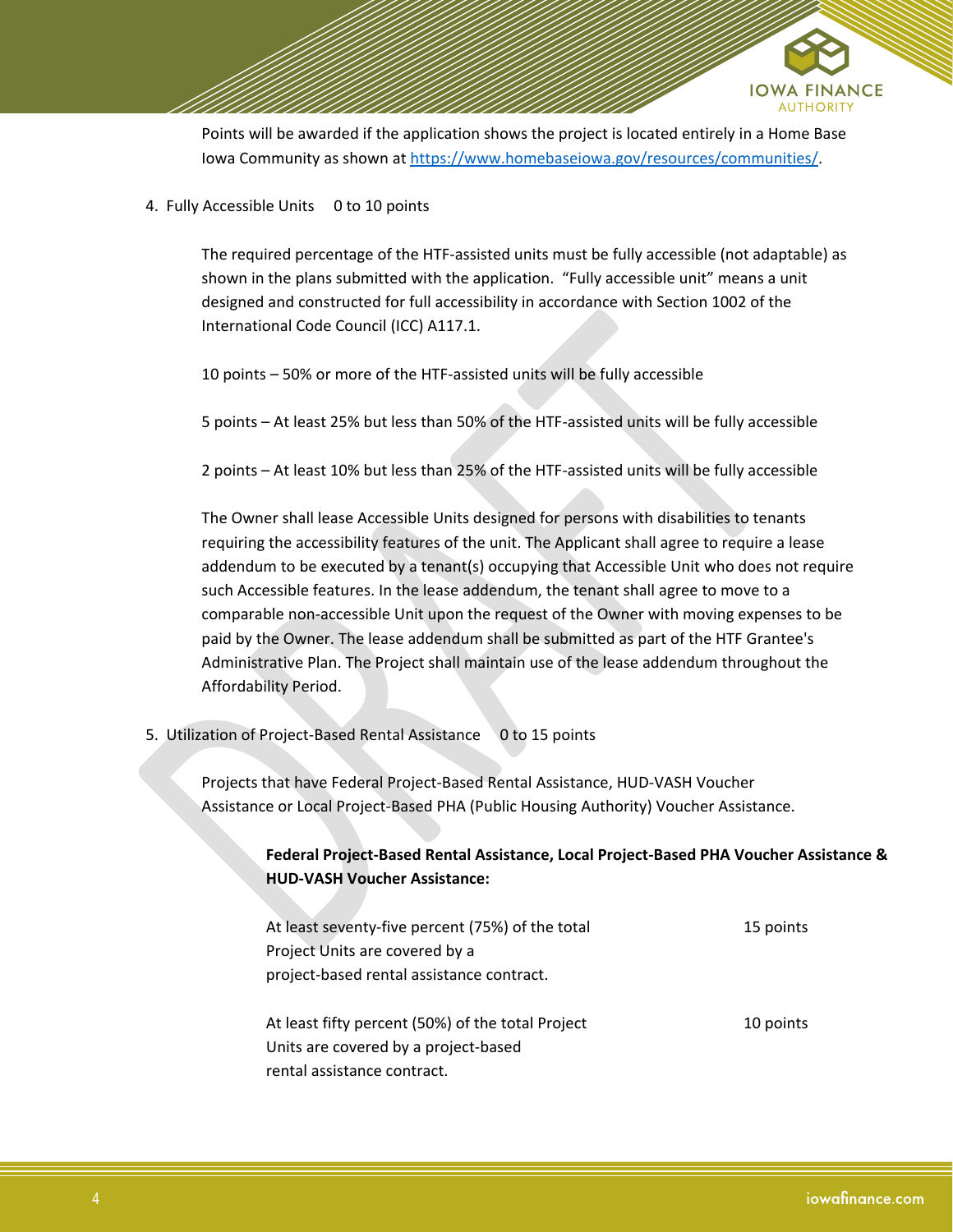

At least twenty-five percent (25%) of the total Project Units are covered by a project-based rental assistance contract.

5 points

6. Opportunity Index Census Tracts 0 to 6 points

Projects located in a census tract that is identified as a High or Very High Opportunity Area as shown in the Application Package.

| Very High Opportunity Area   | 6 points |
|------------------------------|----------|
| <b>High Opportunity Area</b> | 3 points |

7. Leverage 0 to 15 points

The total amount of local, non-federal funds designated as leverage (as approved by IFA) will be divided by the amount of total HTF funds requested.

| 0 - 4% eligible HTF leverage      | 0 points  |
|-----------------------------------|-----------|
| 5 - 9% eligible HTF leverage      | 3 points  |
| 10 - 14% eligible HTF leverage    | 6 points  |
| 15 - 20% eligible HTF leverage    | 9 points  |
| 21% or more eligible HTF leverage | 15 points |

8. Flexible Tenant Selection Criteria 0 or 5 points

IFA will give preference in funding decisions to applicants who intend to create units for individuals or families who face multiple barriers to securing permanent housing. Multiple barriers may include poor credit, prior evictions, past criminal convictions, poor rental history, and multiple shelter placements.

9. IFA Iowa Title Guaranty Certificate 0 or 2 points

Points will be awarded if the applicant selects on the application that the Ownership Entity shall, at a minimum, obtain a Final Iowa Title Guaranty Certificate with an amount of coverage that is not less than the value of land and pre-existing improvements, if any, combined with the total Hard Construction Costs of the Project.

#### 10. Zoning 0 or 4 points

Points will be awarded if the property is appropriately zoned for the proposed project at the time of application.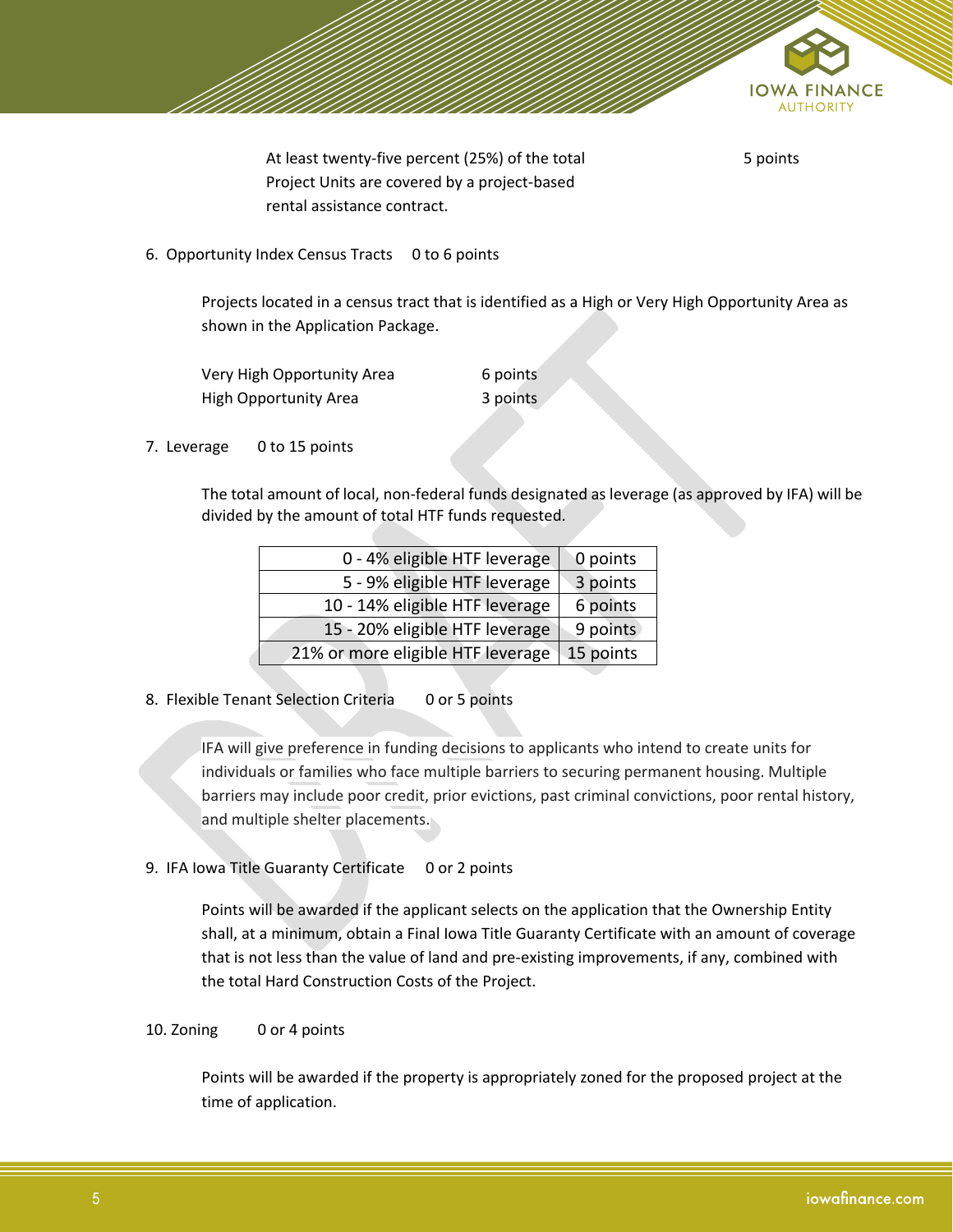

#### 11. Nonprofit Ownership 0 to 15 points

Points will be awarded as follows if the owner of the proposed project will be a nonprofit entity. For scoring purposes, Nonprofit Ownership may also include a nonprofit general partner of a limited partnership or a nonprofit managing member of a limited liability corporation.

5 points for a nonprofit owner with experience in providing any type of housing or supportive services

10 points for a nonprofit owner with experience in providing housing or supportive services to extremely low-income households

15 points for a nonprofit owner with experience in providing housing or supportive services to extremely low-income households in the proposed project's market area

# 12. HTF Subsidy Per Unit 0 to 10 points

The extent to which a project proposes to use the least amount of HTF subsidy per HTFassisted unit. The project with the lowest HTF-subsidy per unit requested will receive 10 points. The project with the highest subsidy per unit requested will receive 0 points. Projects in between will receive points on a sliding scale from 0 to 10 points. The calculation formula is: =IF (SPU Grant Amount/HTF-assisted Units) < Max SPU then 10- (10\*(((SPU Grant Amount/HTF-assisted Units)-Min SPU)/ (Max SPU-Min SPU))) Else 0)

## **Priority for Awarding Funding to Eligible Applicants**

## 1. Geographic Diversity.

IFA will accept and consider proposals from across the state consistent with the state's certification to affirmatively further fair housing. The needs of extremely low‐income tenants across Iowa are a high priority; however, geographic location of a project will be considered as it relates to opportunity areas and location near other affordable projects.

The "high" and "very high" opportunity areas were calculated as part of the State of Iowa's Analysis of Impediments to Fair Housing Choice. Areas of opportunity are physical places, areas within communities that provide things one needs to thrive well, including quality employment, good schools, affordable housing, efficient public transportation, safe streets, good services, adequate parks, and full-service grocery stores. Areas lacking opportunity, then, have the opposite of these attributes. Disparities in access to opportunity inspects whether a select group, or certain groups, have lower or higher levels of access to these community assets. HUD expresses several of these community assets through the use of an index value, with 100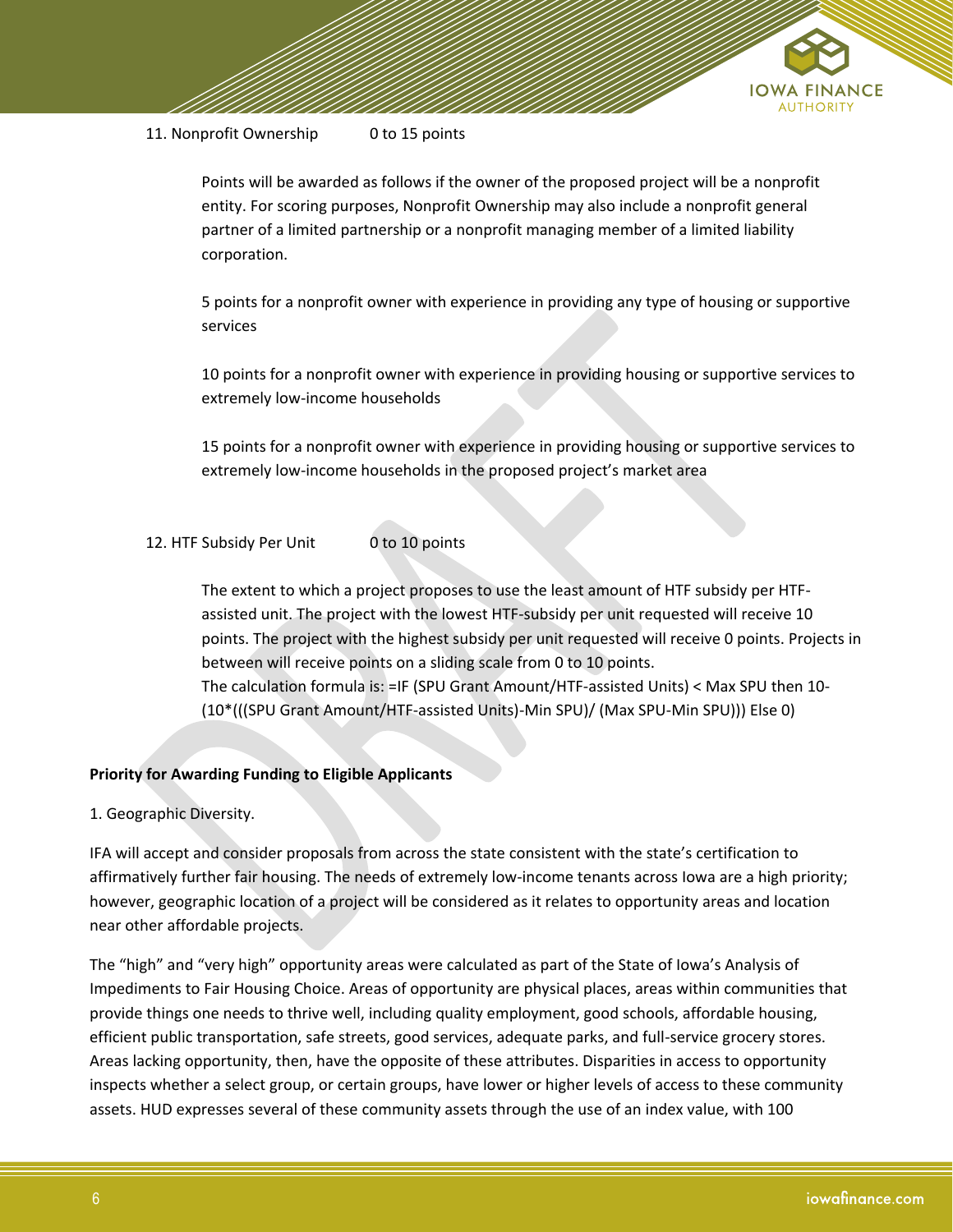

representing total access by all members of the community, and zero representing no access. The HUD opportunity indices are access to Low Poverty areas; access to School Proficiency; characterization of the Labor Market Engagement; residence in relation to Jobs Proximity; Low Transportation Costs; Transit Trips Index; and a characterization of where you live by an Environmental Health indicator. For each of these a more formal definition is as follows:

- Low Poverty: A measure of the degree of poverty in a neighborhood, at the Census Tract level.
- School Proficiency: School-level data on the performance of 4th grade students on state exams to describe which neighborhoods have high-performing elementary schools nearby and which are near lower performing schools.
- Jobs Proximity: Quantifies the accessibility of a given residential neighborhood as a function of its distance to all job locations within a Core Based Statistical Area (CBSA).
- Labor Market Engagement: Provides a summary description of the relative intensity of labor market engagement and human capital in a neighborhood:
- Low Transportation Cost: Estimates of transportation costs for a family that meets the following description: a 3-person single-parent family with income at 50% of the median income for renters for the region.
- Transit Trips: Trips taken by a family that meets the following description: a 3-person single-parent family with income at 50% of the median income for renters.
- Environmental Health: summarizes potential exposure to harmful toxins at a neighborhood level.

The objective of pinpointing Opportunity Areas is to identify places that are good locations for investment that may not have been selected based on other criteria. This identification allows for balanced investment across neighborhoods that offer opportunities and advantages for families. IFA has calculated an Opportunity Index focused on Jobs Proximity, Labor Market Engagement, and School Proficiency that will be used for HTF application scoring purposes.

# 2. Applicant Capacity.

Applicants must demonstrate the ability to perform the tasks associated with the requirements of the HTF and complete the assisted project in a timely manner. During the competitive application review process, the capacity of the ownership entity and property management staff will be evaluated, taking into consideration experience with similar projects, experience utilizing HUD CPD funding, marketing experience, financial capacity, successful project closeouts, and other factors relevant to the role of the entity.

## 3. Project‐Based Rental Assistance.

Applications for projects receiving Project-Based Rental Assistance will receive a significant number of points in the scoring criteria.

4. Duration of Affordability Period.

All HTF rental projects will have an affordability period of 30 years.

5. Priority housing needs.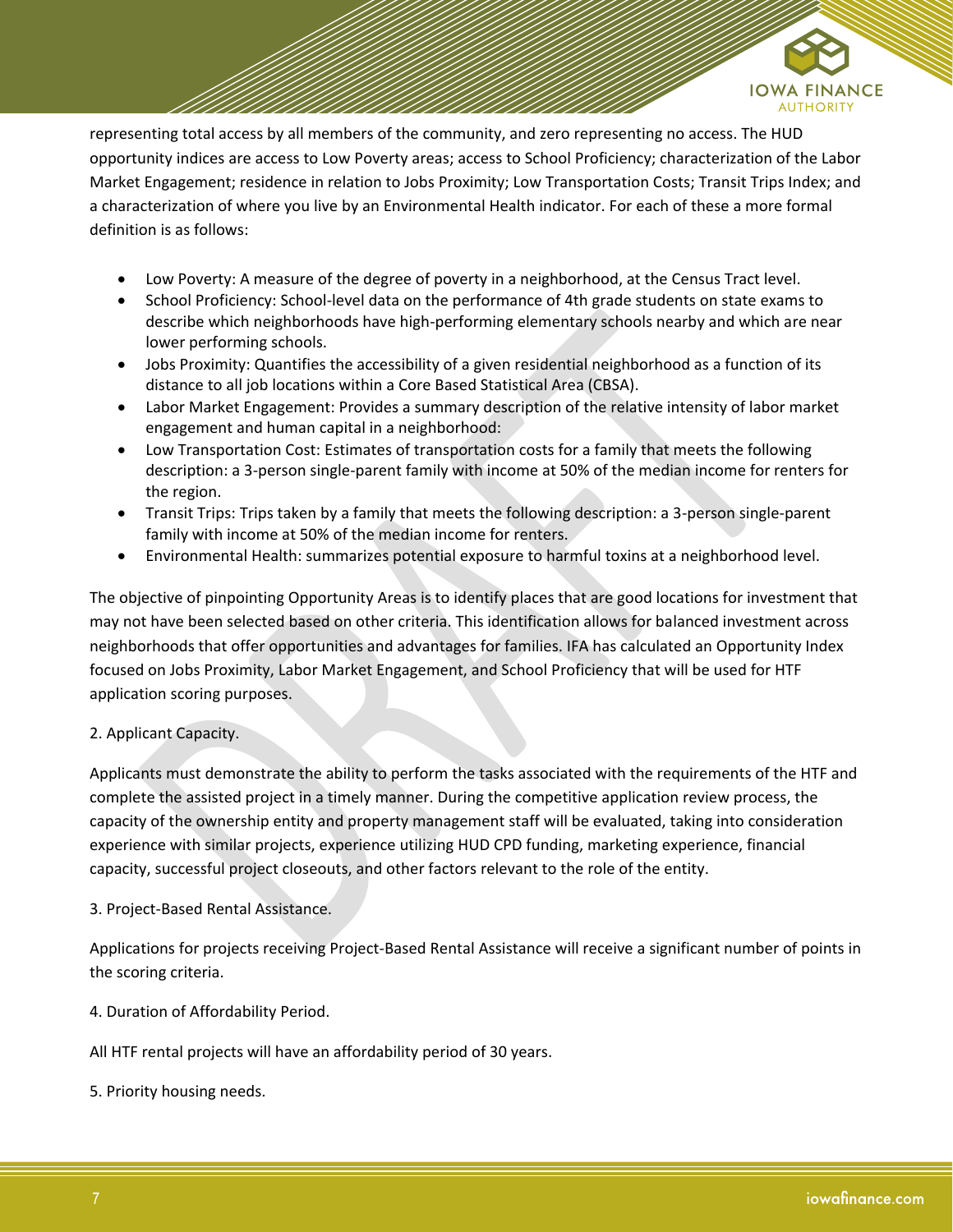

High housing costs reduce economic opportunities, limit access to jobs and services, and restrict the ability of lower-income households, including the elderly and persons with disabilities, to live in safe and healthy homes in the communities and neighborhoods of their choice. Statewide priority needs in Iowa include limited housing opportunities. Iowa is currently experiencing a significant shortage of affordable and available rental units for extremely low-income households.

According to the National Low Income Housing Coalition's *Out of Reach 2020: Iowa*, there are 362,703 renter households in Iowa, which comprise 29% of all households. In Iowa, the Fair Market Rent (FMR) for a twobedroom apartment is \$804. At this rate, the average renter in Iowa, earning \$13.43 an hour currently needs to have the equivalent of 1.2 full-time jobs to afford an apartment at FMR. Iowa renters earning the minimum wage of \$7.25 an hour would need to have the equivalent of 2.1 full-time jobs, or 85 hours of work a week to afford a two-bedroom apartment at the current FMR. The amount of rent that is affordable to a minimum wage worker in Iowa is currently \$377. The means that an affordable rent in Iowa for the minimum wage worker is currently out of reach by \$427 a month. In order to afford the current level of rent and utilities – Iwithout paying more than 30% of income on housing – a household must earn \$2,679 monthly or \$32,151 annually. Assuming a 40-hour work week, 52 weeks per year, this level of income translates into an hourly housing wage of \$15.46 per hour, according to the National Low Income Housing Coalition's report.

In 2020, the poverty level in Iowa was \$12,760 for a one-person household and \$26,200 for a fourperson household. According to the 2018 Census Bureau's Small Area Income and Poverty Estimates Program, approximately 11.7% of Iowa's population was below the poverty level. In 2018, some 10.7% of those in poverty were under age six and 9.9% were age 65 or older. According to 2013 – 2017 CHAS data for Iowa, among the 1,251,585 total households in Iowa, 223,870 households, 18% of the total households in the State, were in the low-income range of 51-80% HUD Area Median Family Income (HAMFI or AMI); 149,895 households, 12% of the total households in the State, were in the very lowincome range of 31-50% AMI; and 146,275 households, 12% of the total households in the State, were extremely low-income at or below 30% AMI. Overall, 520,040 households in the State were at or below 80% of AMI, or 42% of the total households in the State.

In addition, the 2020 Iowa Profile cites the most common housing problem in Iowa as housing cost burdens, with 20% of renters and 13% of homeowners with a mortgage spending greater than 30% of their income on housing costs. An additional 20% of Iowa renters and 7% of Iowa homeowners with a mortgage are severely cost burdened, spending more than 50% of their income on housing costs. Severe housing problems include overcrowding at a rate of more than 1.5 persons per room and housing costs exceeding 50% of the household income and are disproportionate by race in the state, with 10.7% of white households having severe housing problems as compared to 39.6% of pacific islander, 30.9% of black, 25.4% of Asian, and 23.8% of Hispanic (any race) households.

Renter households in Iowa tend to be impacted at a higher rate by cost burdens than homeowner households. According to the 2020 Iowa Profile, 65,660 renter households faced cost burdens, compared to 88,015 owneroccupied households. Of these, there are 15,610 renter households with incomes less than 30% HAMFI facing housing problems. Nearly 13% of Iowa households are expected to be in extremely low-income range by 2050.

6. Eligible Activities.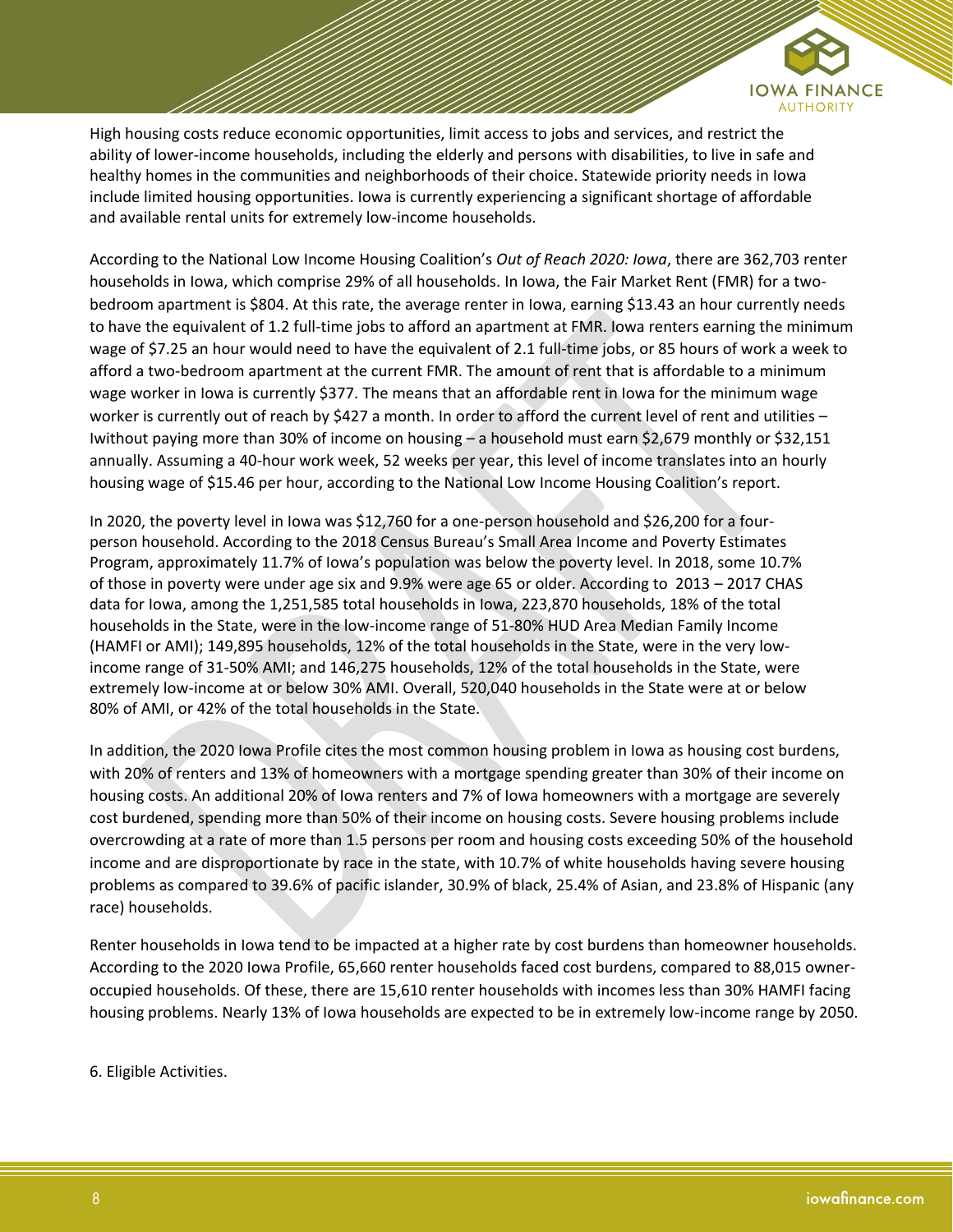

The application shall describe the activity to be funded with HTF. The Applicant must certify that the assisted units will comply with HTF requirements. Activities to be undertaken include new construction, gut rehabilitation, or adaptive reuse of rental housing. Gut rehabilitation shall be defined as extensive alteration work to an existing structure including the reconfiguration of space of over 50 percent of the total building area or of an entire occupancy classification within the building. Adaptive reuse shall be defined as conversion of an existing structure from a non-housing use to a housing use in which the existing building had not provided residential housing space for a minimum of three years prior to the date of HTF application submission. Transitional housing is not eligible for assistance.

# 7. Eligible Applicants.

Eligible applicants for HTF include owners or developers that may be a for-profit entity or a nonprofit entity. The application will describe the project including building type, number of units, property type and proposed address. The application will also outline all sources of funds for the project as well as the uses for those funds.

The owner and development team must not be debarred or excluded from receiving federal assistance prior to selection or entering into a Written Agreement. Applicants and their development team will undergo an evaluation by IFA of their capacity, and the project is required to meet IFA's stringent underwriting criteria.

Eligible applicants will certify that housing units assisted with HTF will comply with HTF program requirements during the entire period which begins upon selection and ends upon the conclusion of all HTF‐funded activities. Applicants shall demonstrate familiarity with requirements of other Federal, State or local housing programs that may be used in conjunction with HTF funds to ensure compliance with all applicable requirements throughout the 30-year HTF affordability period.

Any person who is an employee, agent, consultant, officer, elected official, or appointed official of the State of Iowa, IFA, or state recipient or sub-recipient receiving HTF funds (collectively Non-eligible Persons) shall not be eligible to receive HTF funds. This includes partnerships and corporations where the controlling partner, controlling member, or person(s) in control of such entity is a Non-eligible Person or Persons.

To be considered an eligible applicant, a developer with an open HTF project must have submitted draws and IFA must have approved payment expending a minimum of 50% of the HTF funding award prior to the application submission deadline date. Developers may only be awarded HTF funds for up to one (1) HTF project per funding round.

CONTACT AFTER APPLICATION SUBMITTAL: Once the Application has been submitted, IFA will notify the Applicant of any required information for supplemental or clarifying data and will specify the date and time by which a response from the Applicant is expected. Unless contacted by IFA to clarify a threshold item within the Application, an Applicant shall not contact any IFA staff or Board members, nor shall anyone contact staff or Board members on the Applicant's behalf, in order to unduly influence IFA's determination related to the award of HTF funds. If it has been determined by IFA that a staff member or Board member has been improperly contacted by the Applicant or a party on behalf of the Applicant, then IFA may reject the Application.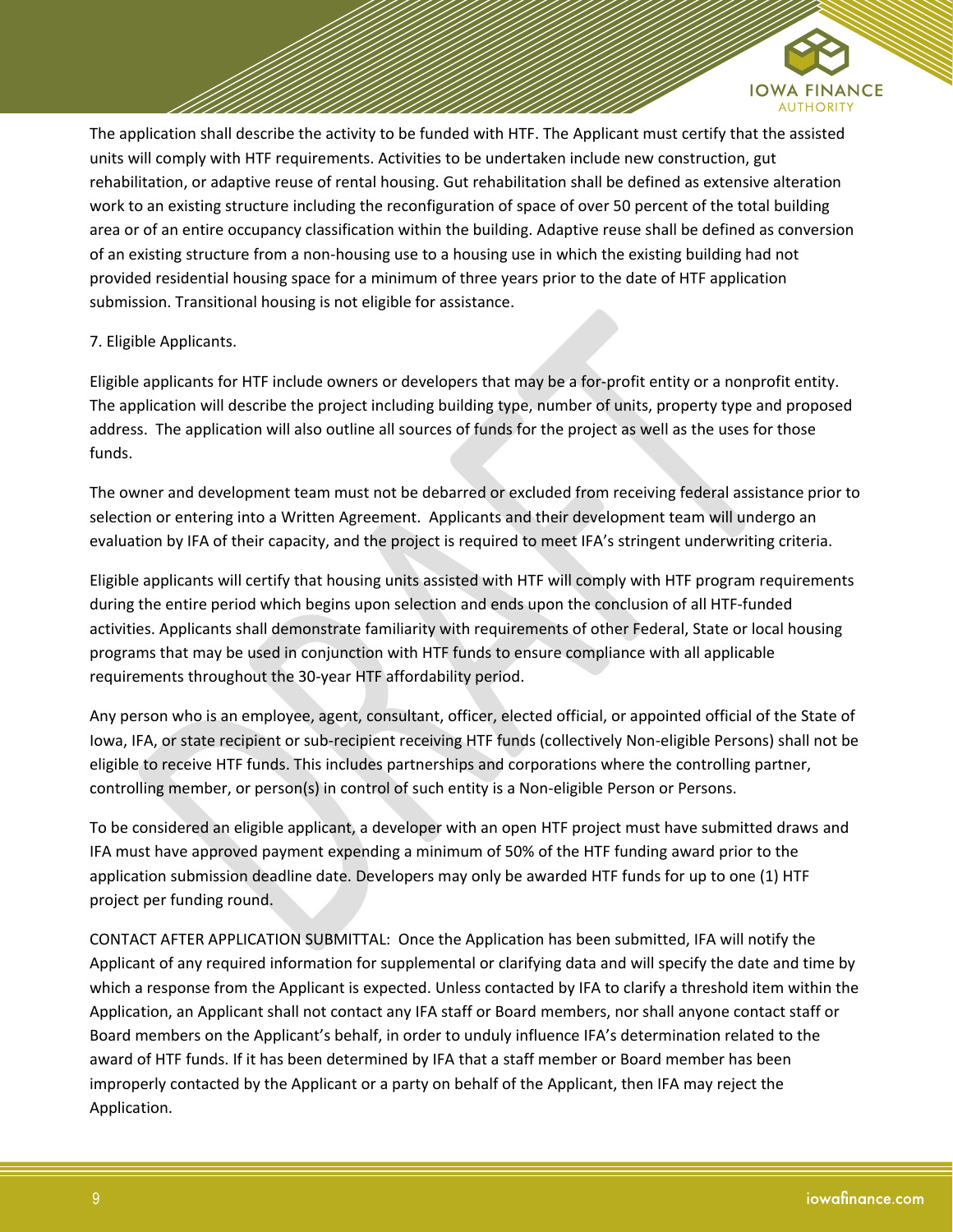

8. Performance Goals and Benchmarks.

Iowa will receive the minimum state grant amount of \$3,000,000 in 2021. All HTF funds received will be used to develop or preserve housing affordable to extremely low-income families. As allowed under 24 CFR Part 93, up to 10 percent of the grant will be used for program planning and administration costs; up to one-third for operating cost assistance or operating cost assistance reserves; and remaining funds will be used to provide capital funding for new construction, gut rehabilitation, or adaptive reuse of HTF units.

IFA anticipates awarding funds to complete a minimum of 12 units of housing affordable for extremely low‐ income families. IFA may allocate funding for operating cost assistance or operating cost assistance reserves in accordance with HUD guidance. IFA reserves the right to reallocate uncommitted operating funds to capital costs if qualified applications for operating funds are insufficient to award all operating funds.

9. Maximum Per‐Unit Development Subsidy Limits.

IFA will utilize the HOME maximum per-unit subsidy limits in effect at the time of the opening of the HTF funding round as the HTF maximum per-unit subsidy limits. The current HTF maximum subsidy per-unit limits will be available on the [IFA web site](https://www.iowafinance.com/programs-for-property-developers/national-housing-trust-fund/) and are as follows, effective June 4, 2020:

| <b>BR Size</b> | HTF Subsidy Per-unit Limit |  |
|----------------|----------------------------|--|
| Efficiency     | \$153,314.40               |  |
| 1 BR           | \$175,752.00               |  |
| 2BR            | \$213,717.60               |  |
| 3BR            | \$276,482.40               |  |
| 4BR            | \$303,489.60               |  |

| <b>PJs</b>                            | HCP  | 0 Bedroom  |        | 1 Bedroom  | 2 Bedroom  | 3 Bedroom  | 4 Bedroom        |
|---------------------------------------|------|------------|--------|------------|------------|------------|------------------|
| <b>Base</b>                           |      | 63.881.00  | æ<br>J | 73.230.00  | 89.049.00  | 115.201.00 | \$<br>126.454.00 |
| All Nebraska and<br>lowa PJs/Counties | 240% | 153.314.40 | œ      | 175.752.00 | 213.717.60 | 276.482.40 | \$<br>303.489.60 |

Per Omaha Field Office Effective June 4, 2020

IFA has examined the development costs of several recently awarded LIHTC and HTF projects that are considered representative of the types of housing that will be developed with HTF funds and determined that the HOME maximum per-unit subsidy amounts are appropriate as HTF maximum subsidy limits for statewide use. No significantly higher or lower cost development areas were observed when reviewing total development costs statewide. Exceptions to the established limits will not be allowed for any mitigating cost factors.

10. Rehabilitation Standards.